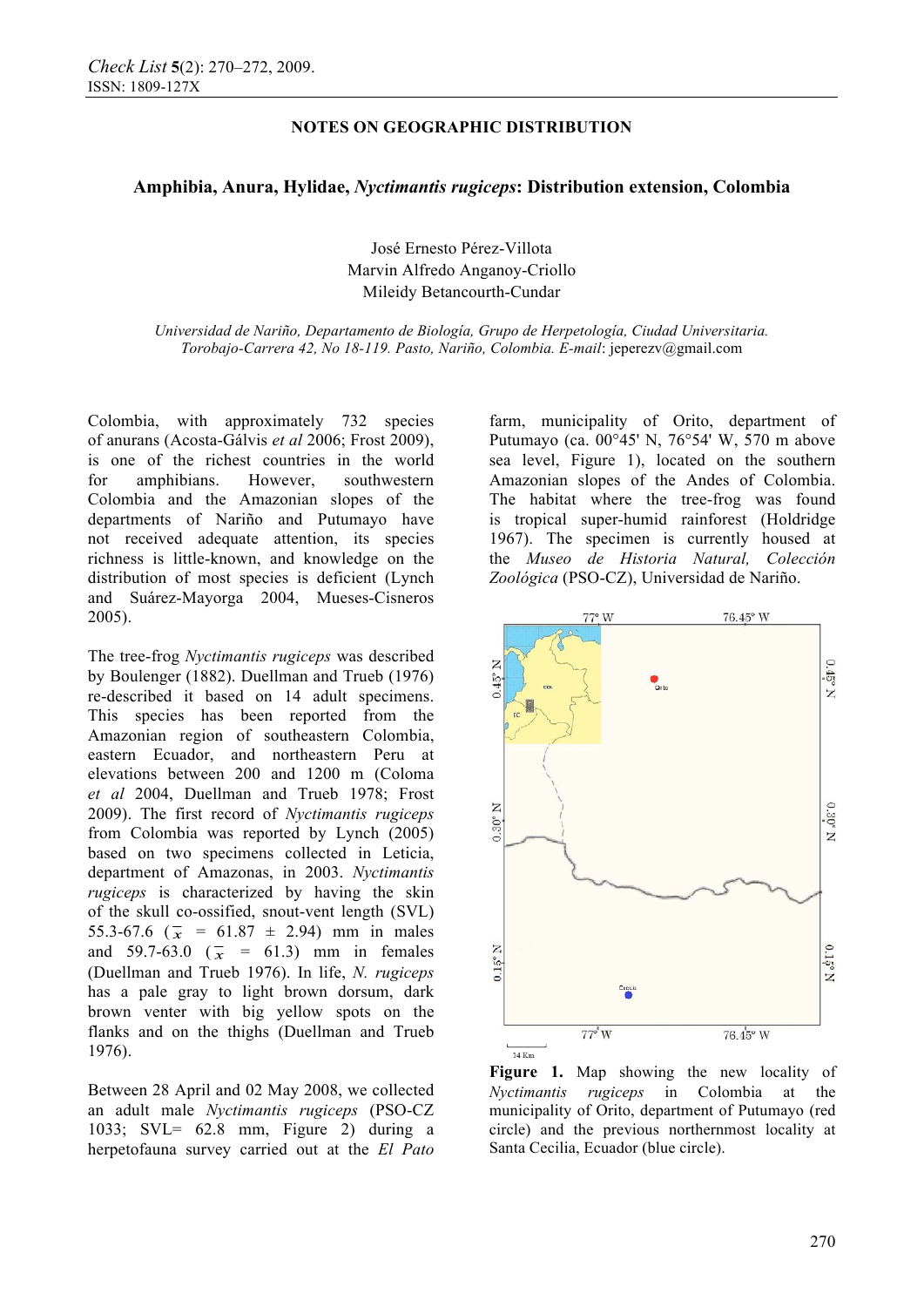# **NOTES ON GEOGRAPHIC DISTRIBUTION**

The locality herein reported is the northernmost record of *Nyctimantis rugiceps*, extending its range ca. 83 km from Santa Cecilia, Ecuador, the previous northernmost locality (Duellman and Trueb 1976), and ca. 543 km from Leticia, the first record of *N. rugiceps* in Colombia (Lynch 2005).

Several individuals of *Nyctimantis rugiceps* were heard during the sampling nights calling from the canopy of the trees. Specimen PSO-CZ 1033 was captured in a hole with water in the branch of a tree, 1.6 m over the floor. It vocalized slowly approximately each five minutes and increased the rate when raining.



**Figure 2.** *Nyctimantis rugiceps* (PSO-CZ 1033, adult male, 62.8mm SVL) from the farm "*El Pato*", Putumayo, Colombia. Photos by M. Betancourth-Cundar and M. Anganoy-Criollo.

**————————————————** 

**————————————————** 

#### **Acknowledgements**

We thank John Jairo Calderón for inviting us to the surveys; John D. Lynch for confirming the identification of the collected specimen; John Jairo Mueses and Diego Cisneros Heredia for the valuable comments and suggestions on the preparation of the manuscript; Gustavo Ballen for providing information; Sandra Córdoba for field support, Johana Castillo, Patricia Botina and Gildardo Campo for their help in capturing the specimen and Adriana Pérez for her aid in the elaboration of the map.

#### **Literature cited**

- Acosta-Galvis, A. R., C. Huertas-Salgado and M. Rada. 2006. Aproximación al conocimiento de los anfibios en una localidad del Magdalena Medio (Departamento de Caldas, Colombia). Revista de la Academia Colombiana de Ciencias Exactas, Físicas y Naturales 30 (115): 291-303.
- Boulenger, G. A. 1882. Catalogue of the Batrachia Salientia s. Ecaudata in the collection of the British Museum. Ed. 2. London, xvi. 503 pp.
- Coloma, L. A., S. Ron., D. Cisneros-Heredia., J. Icochea., A. Angulo and K.-H. Jungfer. 2004.

*Nyctimantis rugiceps*. Electronic Database accessible at www.iucnredlist.org. 2008 IUCN Red List of Threatened Species. Captured on 19 March 2009.

- Duellman, W and L. Trueb. 1976. The systematic status and relationships of the hylid frog *Nyctimantis rugiceps* Boulenger. Occasional Papers of the Museum of Natural History University of Kansas 58: 1-14.
- Frost, D. R. 2009. Amphibian Species of the World: an Online Reference. Version 5.3. Electronic Database accessible at: http://research.amnh.org/herpetology/